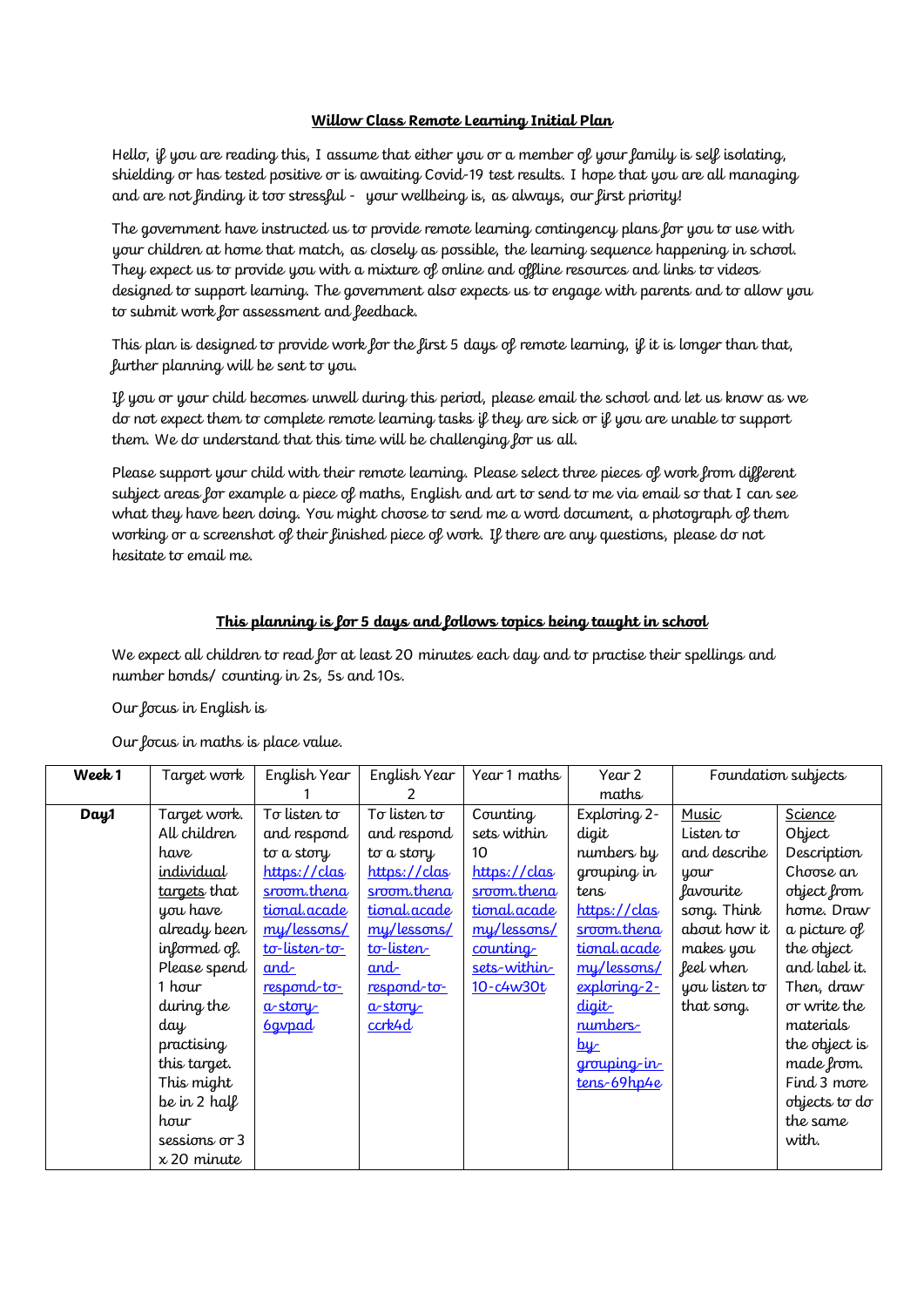|         | sessions, it                                                                                                                                                                                                                                                                                                          |                                                                                                                                                                             |                                                                                                                                                              |                                                                                                                                                                                   |                                                                                                                                                                                                     |                                                                                                                                                                                                                                                                                      |                                                                                                                                                                                                                                                                                                  |
|---------|-----------------------------------------------------------------------------------------------------------------------------------------------------------------------------------------------------------------------------------------------------------------------------------------------------------------------|-----------------------------------------------------------------------------------------------------------------------------------------------------------------------------|--------------------------------------------------------------------------------------------------------------------------------------------------------------|-----------------------------------------------------------------------------------------------------------------------------------------------------------------------------------|-----------------------------------------------------------------------------------------------------------------------------------------------------------------------------------------------------|--------------------------------------------------------------------------------------------------------------------------------------------------------------------------------------------------------------------------------------------------------------------------------------|--------------------------------------------------------------------------------------------------------------------------------------------------------------------------------------------------------------------------------------------------------------------------------------------------|
|         | is up to you.                                                                                                                                                                                                                                                                                                         |                                                                                                                                                                             |                                                                                                                                                              |                                                                                                                                                                                   |                                                                                                                                                                                                     |                                                                                                                                                                                                                                                                                      |                                                                                                                                                                                                                                                                                                  |
| Day 2   | Target work.<br>All children<br>have<br>individual<br>targets that<br>you have<br>already been<br>informed of.<br>Please spend<br>1 hour<br>during the<br>day<br>practising<br>this target.<br>This might<br>be in 2 half<br>hour<br>sessions or 3<br>$x 20$ minute<br>sessions, it                                   | To tell a<br>story from<br>memory<br>https://clas<br>sroom.thena<br>tional.acade<br>my/lessons/<br>$\text{to-tell-}a$<br>story-from-<br>memory<br>60uk2t                    | To tell a<br>story from<br>memory<br>https://clas<br>sroom.thena<br>tional.acade<br>my/lessons/<br>$\text{to-tell-}a$<br>story-from-<br>memory-<br>$6$ rrkOc | Representing<br>numbers<br>within 10<br>https://clas<br>sroom.thena<br>tional.acade<br>my/lessons/<br>representing<br>-numbers-<br>within-10-<br>71 ikec                          | Identifying<br>tens and<br>ones in a 2-<br>digit number<br>https://clas<br>sroom.thena<br>tional.acade<br>my/lessons/<br>identifying<br>tens-and-<br>$ones-in-a-2$ -<br>digit-<br>number-<br>crukir | Shared<br>Reading<br>Read a book<br>to an adult<br>and discuss<br>the story.                                                                                                                                                                                                         | PE<br>Spend at<br>least half an<br>hour doing<br>something<br>physical.<br>This might<br>be dancing,<br>yoga,<br>cycling,<br>walking etc                                                                                                                                                         |
| Day 3   | is up to you.<br>Target work.<br>All children<br>have<br>individual<br>targets that<br>you have<br>already been<br>informed of.<br>Please spend<br>1 hour<br>during the<br>day<br>practising<br>this target.<br>This might<br>be in 2 half<br>hour<br>sessions or 3<br>$x 20$ minute<br>sessions, it<br>is up to you. | To explore<br>the main<br>moods in<br>the story<br>https://clas<br>sroom.thena<br>tional.acade<br>mu/lessons/<br>to-explore<br>the-main<br>moods-in-<br>the story<br>61k3ac | To build<br>descriptive<br>language<br>https://clas<br>sroom.thena<br>tional.acade<br>mu/lessons/<br>to-build-<br>descriptive-<br><u>language</u><br>6guk4d  | Recognising<br>number<br>bonds to five<br>and six<br>https://clas<br>sroom.thena<br>tional.acade<br>mu/lessons/<br>recognising<br>number-<br>bonds-to-<br>live-and-<br>six-cmw3jt | Partitioning<br>$2$ -digit<br>numbers<br>(Part 1)<br>https://clas<br>sroom.thena<br>tional.acade<br>mu/lessons/<br>partitioning<br>$2$ -digit-<br>numbers-<br>$part-1$ -<br>chj38c                  | <b>RE</b><br>Talk to<br>children<br>about what<br>they might<br>learn from<br>the creation<br>story such<br>as listening<br>to people<br>and making<br>the right<br>decisions.<br>You can also<br>discuss<br>what<br>Christians<br>believe<br>about how<br>the world<br>was created. | <b>PSHE</b><br>Finish these<br>sentence<br>starters;<br>Someone<br>who makes<br>me happy<br>is<br>A place that<br>makes me<br>feel happy<br>is<br>A song that<br>makes me<br>feel happy<br>is<br>A book that<br>makes me<br>feel happy<br>is<br>An activity<br>that makes<br>me feel<br>happy is |
| Day $4$ | Target work.<br>All children<br>have<br>individual<br>targets that<br>you have<br>already been<br>informed of.<br>Please spend                                                                                                                                                                                        | To use the<br>past tense<br>(ed)<br>https://clas<br>sroom.thena<br>tional.acade<br>my/lessons/<br>to-use-the-                                                               | To use<br>expanded<br>noun<br>phrases to<br>describe<br>https://clas<br>sroom.thena<br>tional.acade<br>my/lessons/                                           | Recognising<br>number<br>bonds to<br>seven and<br>eight<br>https://clas<br>sroom.thena<br>tional.acade<br>my/lessons/                                                             | Partitioning<br>$2$ -digit<br>numbers<br>(Part 2)<br>https://clas<br>sroom.thena<br>tional.acade<br>my/lessons/<br>partitioning                                                                     | Topic<br>Research<br>Felicity<br>Aston or Neil<br>Armstrong.<br>If you were<br>going to go<br>on an<br>exploration,                                                                                                                                                                  | PE<br>Spend at<br>least half an<br>hour doing<br>something<br>physical.<br>This might<br>be dancing,<br>yoga,                                                                                                                                                                                    |